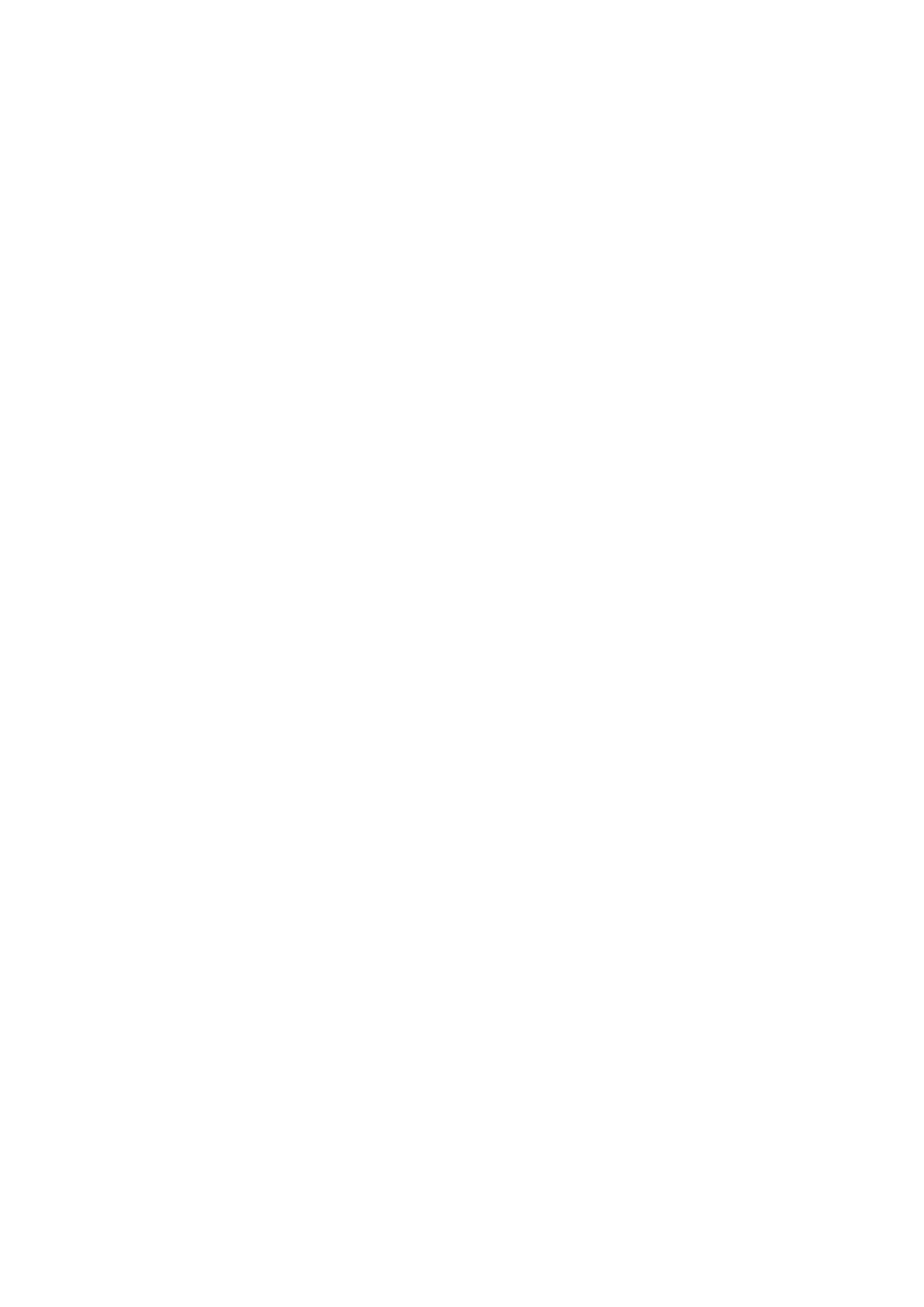|                                                                                                                                                                                                                                                               | <b>Investment Experience</b><br>投資經驗 |                                               |                                                |
|---------------------------------------------------------------------------------------------------------------------------------------------------------------------------------------------------------------------------------------------------------------|--------------------------------------|-----------------------------------------------|------------------------------------------------|
| <b>Investment Products</b><br>投資產品                                                                                                                                                                                                                            | No<br>沒有<br>Score 0                  | Less than 5 transactions<br>少於5筆交易<br>Score 3 | 5 transactions or above<br>5 筆或以上交易<br>Score 5 |
| (a) Equity 證券<br>Average Size per Transaction (HK\$):<br>每宗交易平均金額(港元)                                                                                                                                                                                         | □                                    | ப                                             | $\Box$                                         |
| (b) Futures and Options 期貨及期權<br>Average Size per Transaction (HK\$):<br>每宗交易平均金額(港元)____________                                                                                                                                                             | □                                    | □                                             | □                                              |
| (c) Fixed Income Products 固定收益產品<br>Average Size per Transaction (HK\$):<br>每宗交易平均金額 (港元) _________                                                                                                                                                           | $\Box$                               | $\Box$                                        | $\Box$                                         |
| (d) Mutual Funds/ Unit Trusts 互惠基金/信託基金<br>Average Size per Transaction (HK\$):<br>每宗交易平均金額(港元)_________________                                                                                                                                              | □                                    | □                                             | □                                              |
| (e) OTC Swap / Accumulators /Decumulators<br>場外掉期/累計認購期權/累計認沽期權<br>Average Size per Transaction (HK\$):<br>每宗交易平均金額(港元)                                                                                                                                       | □                                    | ⊔                                             | □                                              |
| (f) Other Structured Notes<br>Average Size per Transaction (HK\$):<br>每宗交易平均金額(港元)___                                                                                                                                                                         | □                                    | □                                             | □                                              |
| (g) Others (Please specify):<br>其他 (請註明)<br>Average Size per Transaction (HK\$):<br>每宗交易平均金額(港元)____                                                                                                                                                          | □                                    | □                                             | □                                              |
| 8. How would the Customer react if the Customer's portfolio fell significantly (e.g., more than 20%) within one day?<br>如客戶的投資組合在一日之內大幅下跌(例如,超過20%), 客戶將如何反應?                                                                                                 |                                      |                                               |                                                |
| (a) Do not know how to react<br>П<br>不知道該如何反應                                                                                                                                                                                                                 |                                      | Score 0                                       |                                                |
| Score 1<br>$\Box$ (b) Stop loss without any strategic consideration<br>在並無作出任何策略考慮下即時止蝕                                                                                                                                                                       |                                      |                                               |                                                |
| $\Box$ (c) Wait and see if investment improves and may stop loss rationally<br>等待及觀察投資會否有所改善, 並可能合理地止蝕                                                                                                                                                        |                                      | Score 2                                       |                                                |
| $\Box$ (d) Understand market fluctuations are unavoidable and will not alter the determined investment strategy Score 4<br>明白市場波動是不可避免, 不會改變既定的投資策略<br>Score 5<br>$\Box$ (e) Undergo in-depth analysis and reallocate investment portfolio<br>進行深入分析並重新分配投資組合 |                                      |                                               |                                                |
| 9. What is the Customer's primary investment objective?<br>客戶的主要投資目標是什麼?                                                                                                                                                                                      |                                      |                                               |                                                |
| (a) Capital preservation and regular income<br>$\Box$<br>資本保值及固定收益                                                                                                                                                                                            | Score 1                              |                                               |                                                |
| (b) Moderate capital appreciation and regular income<br>$\Box$<br>適度的資本增值及固定收益                                                                                                                                                                                | Score 2                              |                                               |                                                |
| $\Box$ (c) Moderate capital appreciation and high regular income<br>適度的資本增值及高固定收益                                                                                                                                                                             | Score 3                              |                                               |                                                |
| $\Box$ (d) Aggressive capital appreciation and high regular income<br>進取資本增值及高固定收益                                                                                                                                                                            | Score 4                              |                                               |                                                |
| (e) Very aggressive capital growth<br>極度進取資本增值                                                                                                                                                                                                                | Score 5                              |                                               |                                                |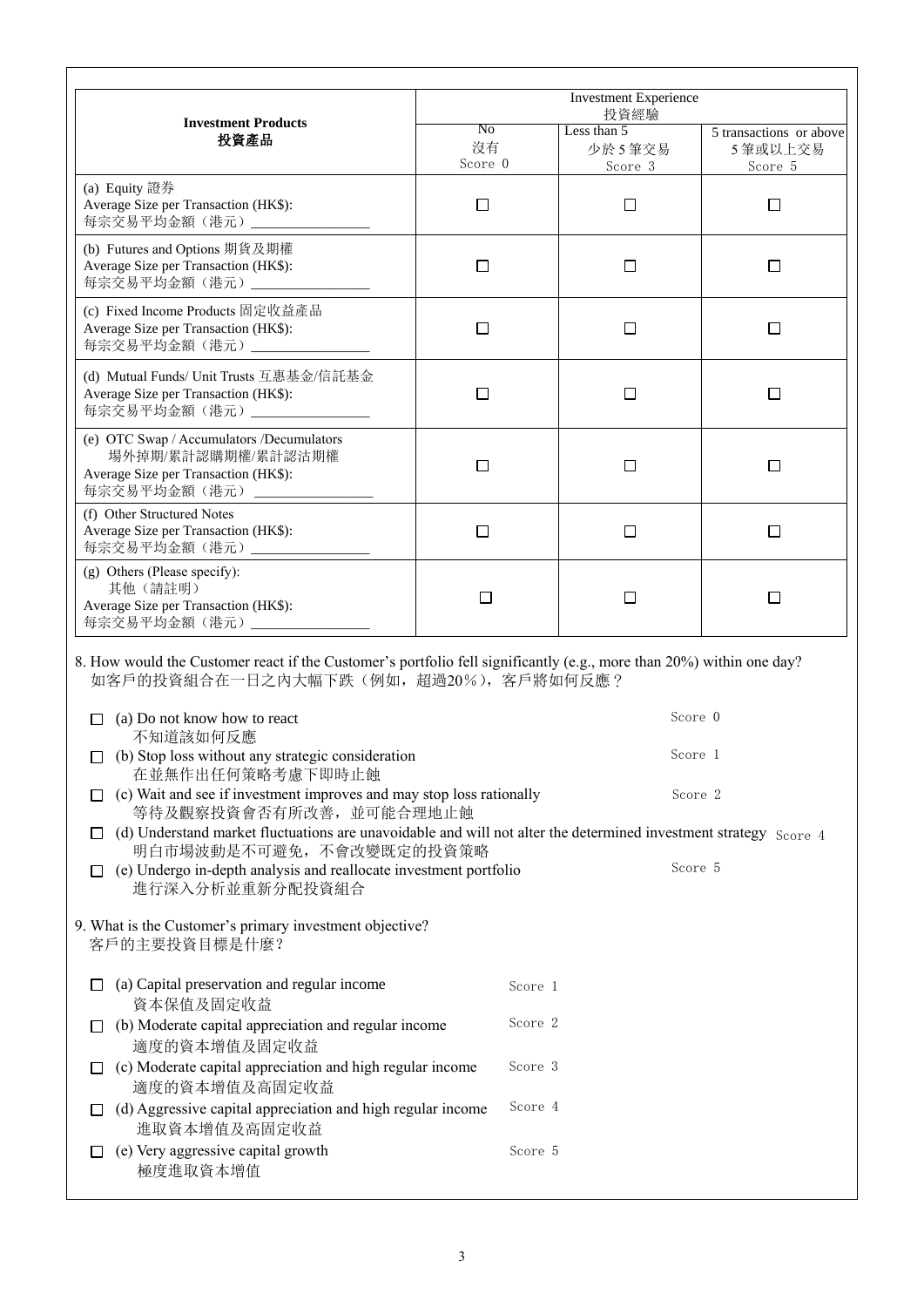| III. Customer's Risk Tolerance Level (Assessment by Licensed Representative)<br>客戶風險承受程度(由持牌人士評核)                                                                                                                                                                                                                                            |                                                                                                                                                                                                                                                                                                         |  |  |
|----------------------------------------------------------------------------------------------------------------------------------------------------------------------------------------------------------------------------------------------------------------------------------------------------------------------------------------------|---------------------------------------------------------------------------------------------------------------------------------------------------------------------------------------------------------------------------------------------------------------------------------------------------------|--|--|
| Risk Tolerance Level 風險承受程度<br>Customer's risk tolerance level is:<br>客户的風險承受程度爲:                                                                                                                                                                                                                                                            |                                                                                                                                                                                                                                                                                                         |  |  |
| □ low risk 低風險                                                                                                                                                                                                                                                                                                                               | □ moderate risk 中等風險<br>□ high risk 高風險                                                                                                                                                                                                                                                                 |  |  |
| <b>Risk Tolerance Level</b><br>風險承受程度                                                                                                                                                                                                                                                                                                        | <b>Investment Risk Profiles</b><br>投資風險評估                                                                                                                                                                                                                                                               |  |  |
| low risk $0$ -Score 35<br>低風險<br>$0-35$ 分                                                                                                                                                                                                                                                                                                    | Refer to investors who can tolerate low to medium level of investment risk; have some knowledge<br>and experience in financial investment.<br>指屬於能承受低至中度投資風險的投資者;於金融投資方面具有一些知識及經驗。                                                                                                                      |  |  |
| Refer to investors who can tolerate medium level of investment risk; have reasonable knowledge or<br>experience in financial investment; and / or have moderate financial capability to tolerate losses<br>moderate risk Score 36-70<br>from investment.<br>中等風險<br>36-70分<br>指屬於能承受中度投資風險的投資者;於金融投資方面具有一定的知識或經驗;及/或擁有穩<br>定的財政能力來承受投資帶來的損失。 |                                                                                                                                                                                                                                                                                                         |  |  |
| high risk Score70 以上<br>高風險<br>70分以上                                                                                                                                                                                                                                                                                                         | Refer to investors who can tolerate medium to high level of investment risk; have considerable<br>knowledge or experience in financial investment; and / or have strong financial capability to tolerate<br>losses from investment.<br>指屬於能承受中至高度投資風險的投資者;於金融投資方面具有相當的知識或經驗;及/或擁<br>有良好的財政能力來承受投資帶來的損失。 |  |  |
| Customer confirmation 客戶確認                                                                                                                                                                                                                                                                                                                   |                                                                                                                                                                                                                                                                                                         |  |  |
| Client agrees with the Risk Tolerance Level result above.<br>客戶同意上述風險承受程度評核結論。<br>Client disagrees with the Risk Tolerance Level result above. Please indicate the Risk Tolerance Level towards<br>investment risk that the Customer considers appropriate and state the reason(s):                                                          |                                                                                                                                                                                                                                                                                                         |  |  |
|                                                                                                                                                                                                                                                                                                                                              | 客戶不同意上述風險承受程度評核結論。請指出客戶認為更合適的可承受風險程度取向,並於此詳述原因:                                                                                                                                                                                                                                                         |  |  |
| □ low risk 低風險                                                                                                                                                                                                                                                                                                                               | □ moderate risk 中等風險<br>□ high risk 高風險                                                                                                                                                                                                                                                                 |  |  |
| Reason(s) 原因:                                                                                                                                                                                                                                                                                                                                |                                                                                                                                                                                                                                                                                                         |  |  |
|                                                                                                                                                                                                                                                                                                                                              |                                                                                                                                                                                                                                                                                                         |  |  |
|                                                                                                                                                                                                                                                                                                                                              | IV. Customer's knowledge on derivative instrument 客戶對衍生工具的認識                                                                                                                                                                                                                                            |  |  |
| The Customer does not have any knowledge of the nature and risks of derivatives instruments. Please note that Taiping will not<br>ш<br>market, distribute and recommend derivative products to the Customer. The Customer cannot give instructions in respect of<br>derivatives instruments.                                                 |                                                                                                                                                                                                                                                                                                         |  |  |
| 具作出任何指示。                                                                                                                                                                                                                                                                                                                                     | 客戶對衍生工具的性質及風險並無任何知識。務請注意,太平不會向客戶推銷、分銷及推薦衍生工具產品。客戶不能就衍生工                                                                                                                                                                                                                                                 |  |  |
| nature and risks of derivative instruments:                                                                                                                                                                                                                                                                                                  | $\Box$ The Customer confirms that it has acquired general knowledge of derivative instruments by the following mean(s) and understood the                                                                                                                                                               |  |  |
| 客户確認其經以下途徑 <b>獲得</b> 對衍生工具的一般認識並明白衍生工具的性質及風險。                                                                                                                                                                                                                                                                                                |                                                                                                                                                                                                                                                                                                         |  |  |
| $\Box$ (1) The Customer has prior trading experience and have executed five or more transactions in the following derivative instrument(s)<br>(whether traded on an exchange or not) within the past three years (please provide supporting transaction documents):                                                                          |                                                                                                                                                                                                                                                                                                         |  |  |
| 客户擁有買賣衍生工具的經驗, 並於過去三年曾訂立五筆或以上有關下列衍生工具(不論是否在交易所買賣)的交易<br>(請提供交易支持文件):                                                                                                                                                                                                                                                                         |                                                                                                                                                                                                                                                                                                         |  |  |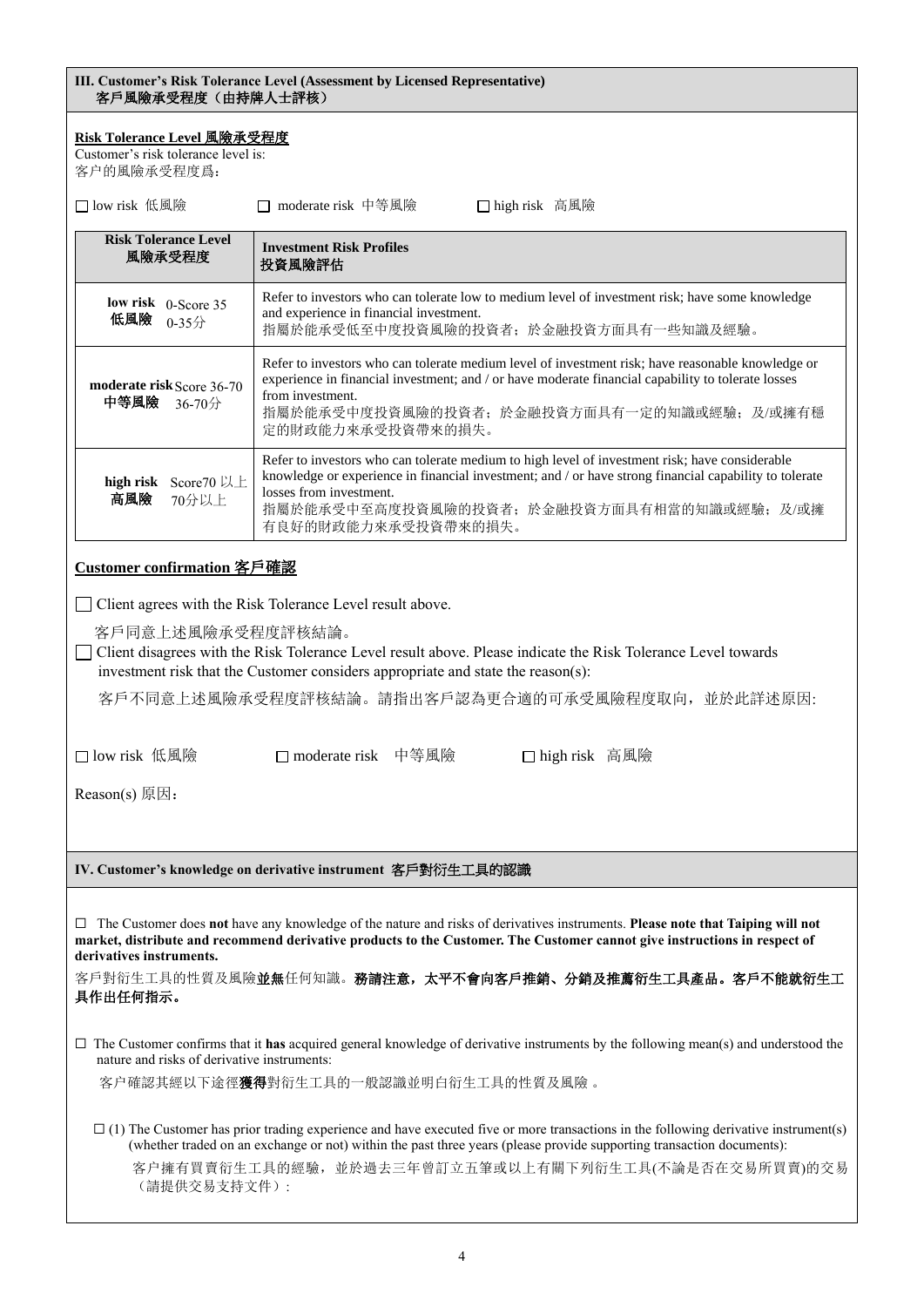☐ Currency Linked Products 貨幣掛鈎産品

☐ Interest Rate Linked Products 利率掛鈎産品

☐ Equity Linked Products 股票掛鈎産品

☐ Credit Linked Products 信貸掛鈎産品

☐ Derivative Warrant/Callable Bull/Bear Contracts 衍生權證/牛熊證

☐ Future/Option 期貨 / 期權

 $\Box$  Exchange Traded Funds that Invest in Derivative Instruments

投資於衍生工具的交易所買賣基金

□ Unit Trusts that involve in Derivative Instruments 包含衍生工具成份的信托基金

□ Other (Please specify 其他(請註明) )

 $\Box$  (2) The investment decisions on derivative investments have been made in the following manner (please provide supporting transaction documents):

有關衍生工具投資的投資決策已透過下列方式作出(請提供交易支持文件):

 $\Box$  (i) Through the Customer's dedicated investment process or specialized function for making investment decisions on its behalf (please provide details, e.g.: name of the specialized function, composition of the function, the investment decision process etc.):

 透過客戶的專用投資流程或專用功能代表客戶作出投資決策(請提供詳情,例如:專用功能的名稱、功能的組成, 投資決策流程等):

 $\Box$  (ii) Through the Customer's designated investment decision maker who has the following current/ previous experience related to derivative instruments: 透過客戶的指定投資決策者作出投資決策, 而該投資決策者具有下列現有/以往與衍生工具相關 的經驗:

Industry 行業

☐ Banking 銀行 ☐ Financial Services 金融服務 ☐ Insurance 保險

□ Education 教育

□ Other (Please specify) 其他(請註明)

Job Nature (in relation to derivative instruments) 職務性質 (與衍生工具有關)

☐ Sales & Marketing 銷售及推廣

☐ Product Trading 產品交易

☐ Product Development 產品開發

□ Others (Please specify) 其他(請註明)

Please specify no. of years of experience 請列明經驗年期:

Trading volume and number of derivative transactions in the past 2 years

過去兩年曾進行的衍生工具交易量及數目:

 $\Box$  (iii) Through the Customer's designated investment decision maker who has undergone relevant qualifications, training or attended courses on derivative instruments. 透過客戶的指定投資決策者作出投資決策,而該投資決策者已取得相關資格、曾接受培 訓或修讀相關衍生工具課程。

Date of Completion (yyyy/mm) 完成日期(年/月):

Please provide details of the courses attended 請提供修讀課程的詳情:

Please specify the relevant licence /professional status (e.g. SFC licence / HKMA registration / CFP / CFA / CPA etc.)